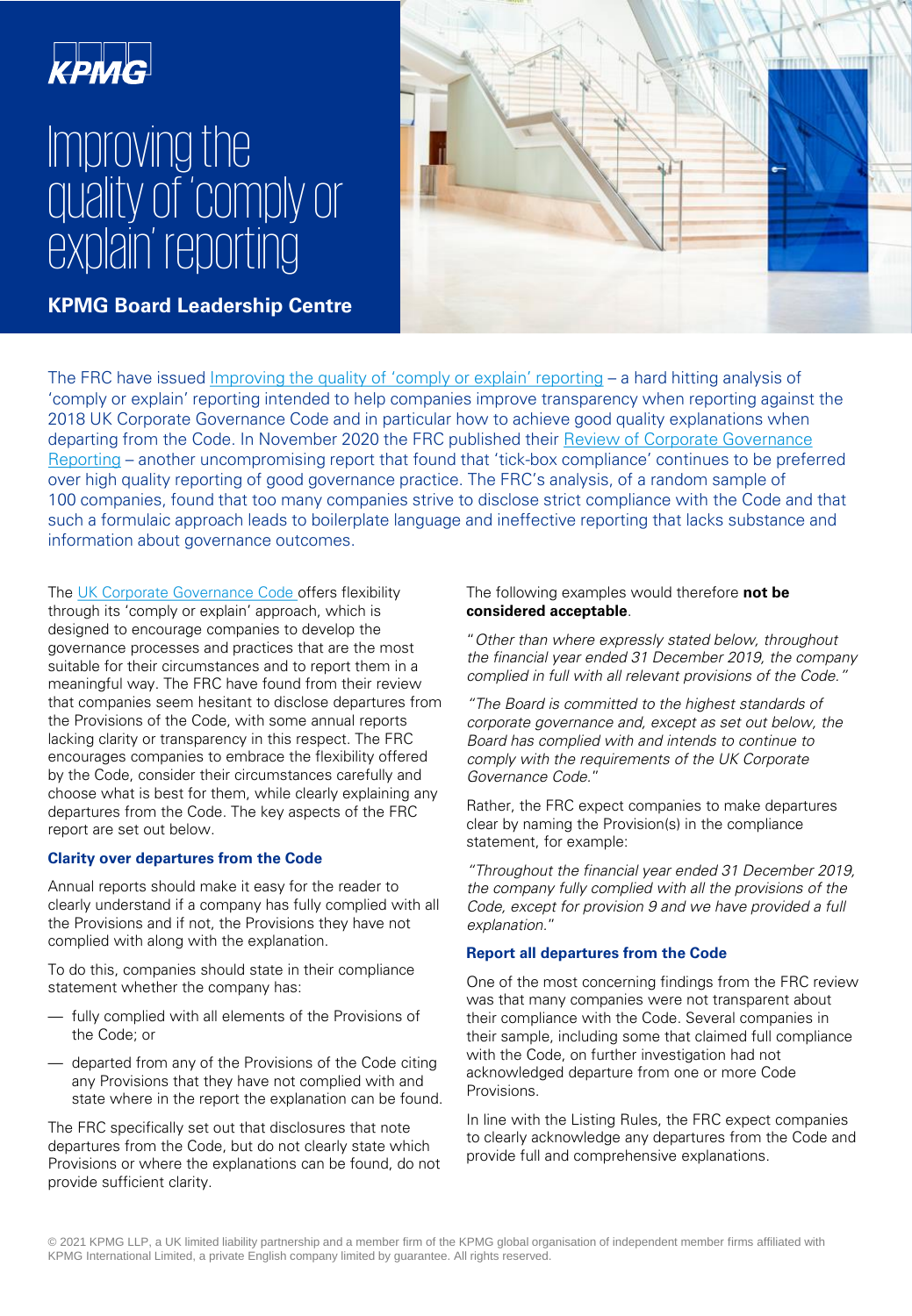Some specific examples highlighted in the FRC report included the following.

#### **Provision 5 – stakeholders' interests and workforce engagement**

To comply with this Provision, companies need to give clear and specific examples of how they have considered in their board discussions and decision-making the interests of the key stakeholders of the company and section 172 matters. If a company does not provide a description as required by Provision 5, it is not complying with it.

The FRC note that many companies explain what the interests of different stakeholders are. However, they do not describe how these were taken into account in board discussions and decision making and what was the outcome – and therefore do not comply with the provision.

#### **Provision 19 – chair tenure**

Companies can declare compliance with this Provision only if the chair has been on the board for nine years or less. Departures from the Code to facilitate effective succession planning or the development of a diverse board are supported by the FRC – nevertheless, such cases should still be acknowledged as a departure from the Code and accompanied by an effective explanation.

#### **Provision 38 – executive pensions aligned with the workforce**

Companies can declare compliance with this Provision only if all executive pension contributions are in line with those of the workforce. This would also be the case when executive pension contributions are less than those of the workforce. In those cases where not all executive pension contributions are in line, companies should provide an explanation, which should include a timeline for alignment.

# **Provision 36 – post-employment shareholding**

Provision 36 states that companies "should develop a formal policy for post-employment shareholding requirements encompassing both unvested and vested shares". Therefore, unless such a policy is in place, companies are not in compliance with this Provision. It is not enough to state that the vesting and post-vesting periods apply after the departure of the directors from the company. The FRC expect that the corporate governance report references the policy that requires directors to hold their shares post-employment in addition to the vesting period.

#### **Provisions 23, 26 and 41 – describing the work of the nomination, audit and remuneration committees**

These three Provisions require companies to describe the work of each committee by reporting on various elements in relation to each committee.

To comply with any of these Provisions, all the elements of the Provision need to be effectively explained.

The FRC note that they have seen companies that do not cover some of these points but still claim compliance. For example, some companies do not describe what engagement with workforce has taken place to explain how executive remuneration aligns with wider company pay policy, but do not disclose non-compliance with Provision 41. If a company has not undertaken any specific engagement of this nature, then it is not possible to claim compliance with this Provision.

### **Provisions 40 and 41 – engagement with shareholders and workforce**

Provision 40 requires that companies "should be transparent and promote effective engagement with shareholders and the workforce". Provision 41 requires companies to provide a description of the engagement that has taken place with shareholders and the workforce in relation to executive remuneration. If a company has not engaged with shareholders or the workforce in relation to remuneration, then it is not compliant with Provisions 40 and 41.

Effective engagement is more than reporting that the company has sought the workforce's views on remuneration via surveys. Engagement should be twosided. It should describe the method of engagement, the parties involved, what explanation was given to the workforce as to how executive remuneration aligns with wider company pay policy and the views of the workforce on it.

Moreover, it is not sufficient to state that there has been engagement with shareholders; there needs to be an explanation of what impact, if any, this engagement has had on remuneration policy.

#### **Clear and meaningful explanations**

The FRC were disappointed with the quality of the explanations provided by companies for non-compliance with Code Provisions and struggled to find robust explanations. Their sample identified 74 cases of noncompliance with the Code, but only four explanations were considered high quality and offered an insight into the companies' approach to good governance. The majority of explanations were considered inadequate, and in one instance, not given at all.

Good explanations are key to the 'comply or explain' philosophy. A full and meaningful explanation for noncompliance should show that an alternative arrangement is more appropriate and beneficial in upholding high standards of governance. The FRC encourage companies to write full and meaningful explanations that offer investors and other stakeholders the opportunity to consider whether effective governance is achieved even though there is a departure from the Code.